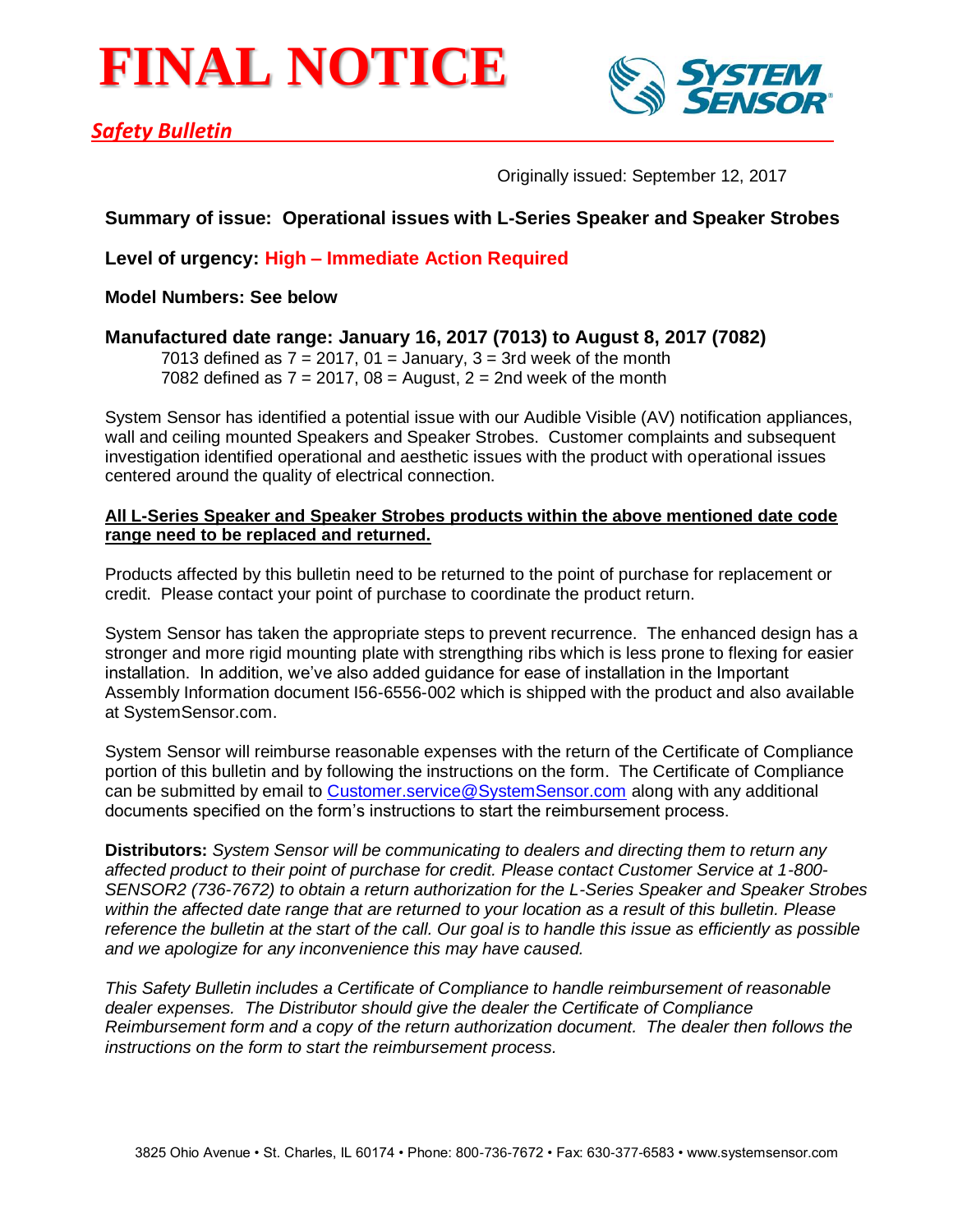# **FINAL NOTICE**



## *Safety Bulletin*

### Example product label



#### **Model Numbers**

| <b>SPRL</b>      | <b>SPRLA</b>       |
|------------------|--------------------|
| <b>SPWL</b>      | SPWLA              |
| <b>SPCRL</b>     | <b>SPCRLA</b>      |
| <b>SPCWL</b>     | <b>SPCWLA</b>      |
| <b>SPSRL</b>     | <b>SPSRLA</b>      |
| <b>SPSWL</b>     | <b>SPSWLA</b>      |
| SPSWL-ALERT      | <b>SPSRLA-P</b>    |
| SPSRL-P          | SPSWLA-P           |
| SPSWL-P          | <b>SPSWL-ALERT</b> |
| SPSRL-SP         | SPSWL-CLR-ALERT    |
| SPSWL-CLR-ALERT  | <b>SPSCRLA</b>     |
| <b>SPSCRL</b>    | SPSCRLA-T          |
| <b>SPSCWL</b>    | <b>SPSCWLA</b>     |
| SPSCWL-P         | <b>SPSCWLA-T</b>   |
| SPSCWL-SP        | <b>SPSCWLA-P</b>   |
| SPSCWL-CLR-ALERT | <b>SPSCWLA-TP</b>  |

Thank you for your continued support and your business.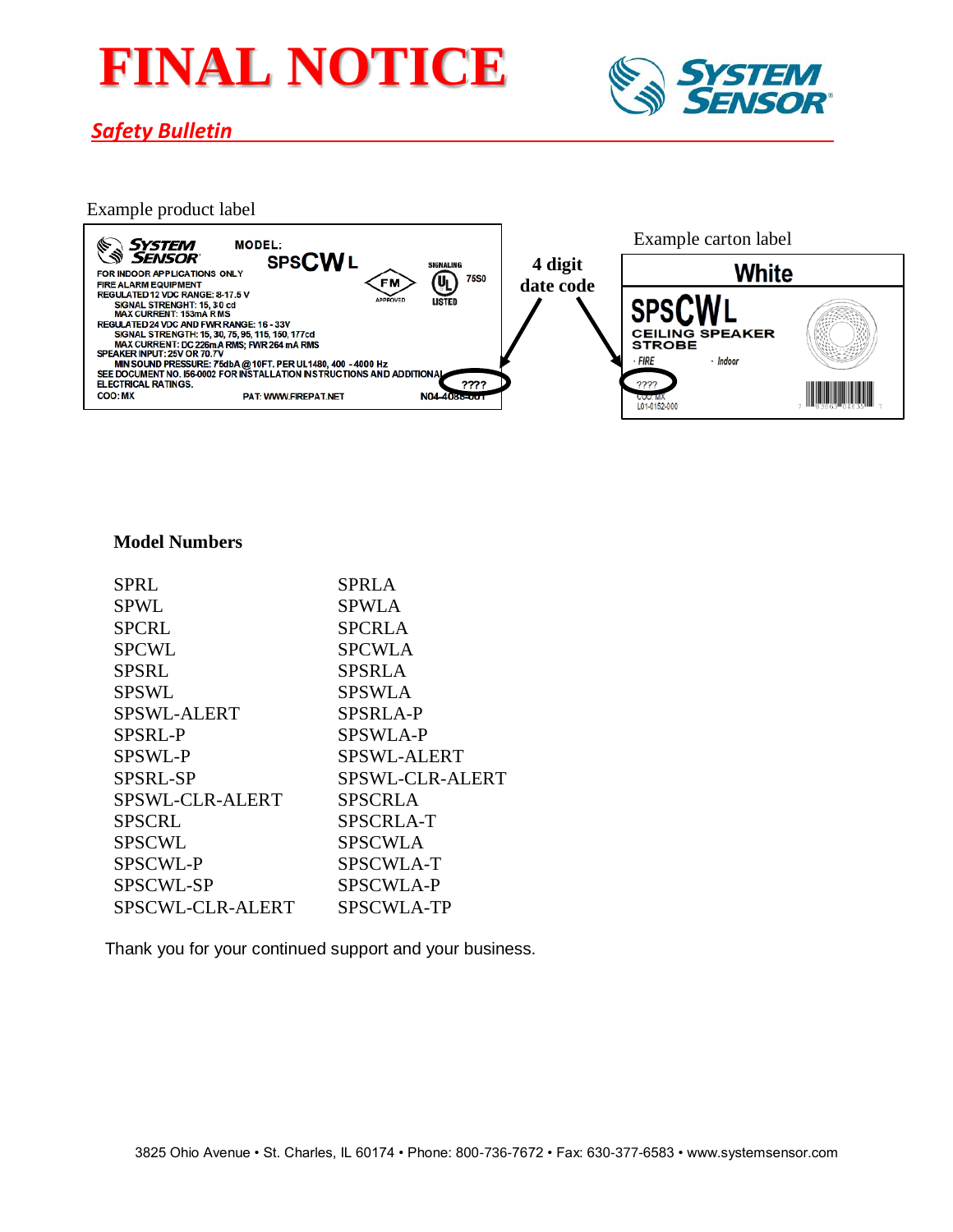## **CERTIFICATES AND FURTHER CREDIT REQUESTS WILL NOT BE ACCEPTED AFTER 12/31/18**



# **Certificate of Compliance**

# **L-Series Speaker and Speaker Strobe Replacement**

I do hereby confirm that the System Sensor L-Series Speaker and Speaker Strobes specified below have been replaced in accordance with the System Sensor Safety Bulletin dated September 12, 2017

| <b>Site Name</b> | <b>Model</b> | Quantity   On-site<br>Replaced   hours | On-site | Date of<br>Replacement |
|------------------|--------------|----------------------------------------|---------|------------------------|
|                  |              |                                        |         |                        |
|                  |              |                                        |         |                        |
|                  |              |                                        |         |                        |
|                  |              |                                        |         |                        |

**Additional rows available on the subsequent page.** 

| (Print Name)   | (Signature)                       |
|----------------|-----------------------------------|
| (Company Name) | (Phone Number)                    |
| (Address)      | (Distributor   Point of Purchase) |

#### **This Certification of Compliance must be completed and signed by an individual duly authorized.**

The following two documents must be scanned and emailed to [Customer.service@SystemSensor.com](mailto:Customer.service@SystemSensor.com)

- This completed Certification of Compliance
- A copy of the return authorization document generated at the distributor confirming return of the models and quantities listed above. **Important note:** the models and quantities on this document must match the models and quantities on the return authorization document.

Upon submission and review of these two documents, the fire alarm dealer identified above will be credited through the distribution channel to their point of purchase.

# **CERTIFICATES AND FURTHER CREDIT REQUESTS WILL NOT BE ACCEPTED AFTER 12/31/18**